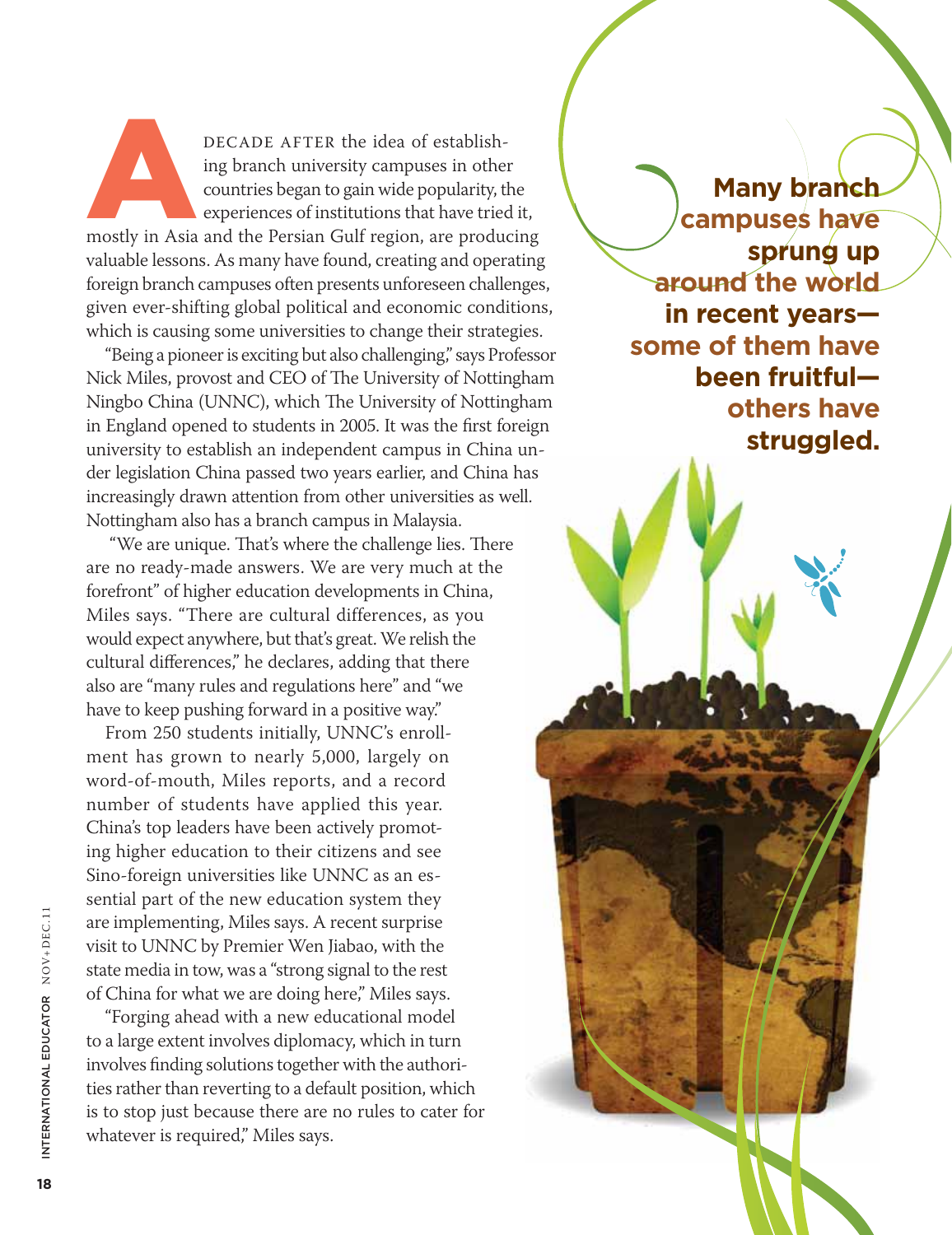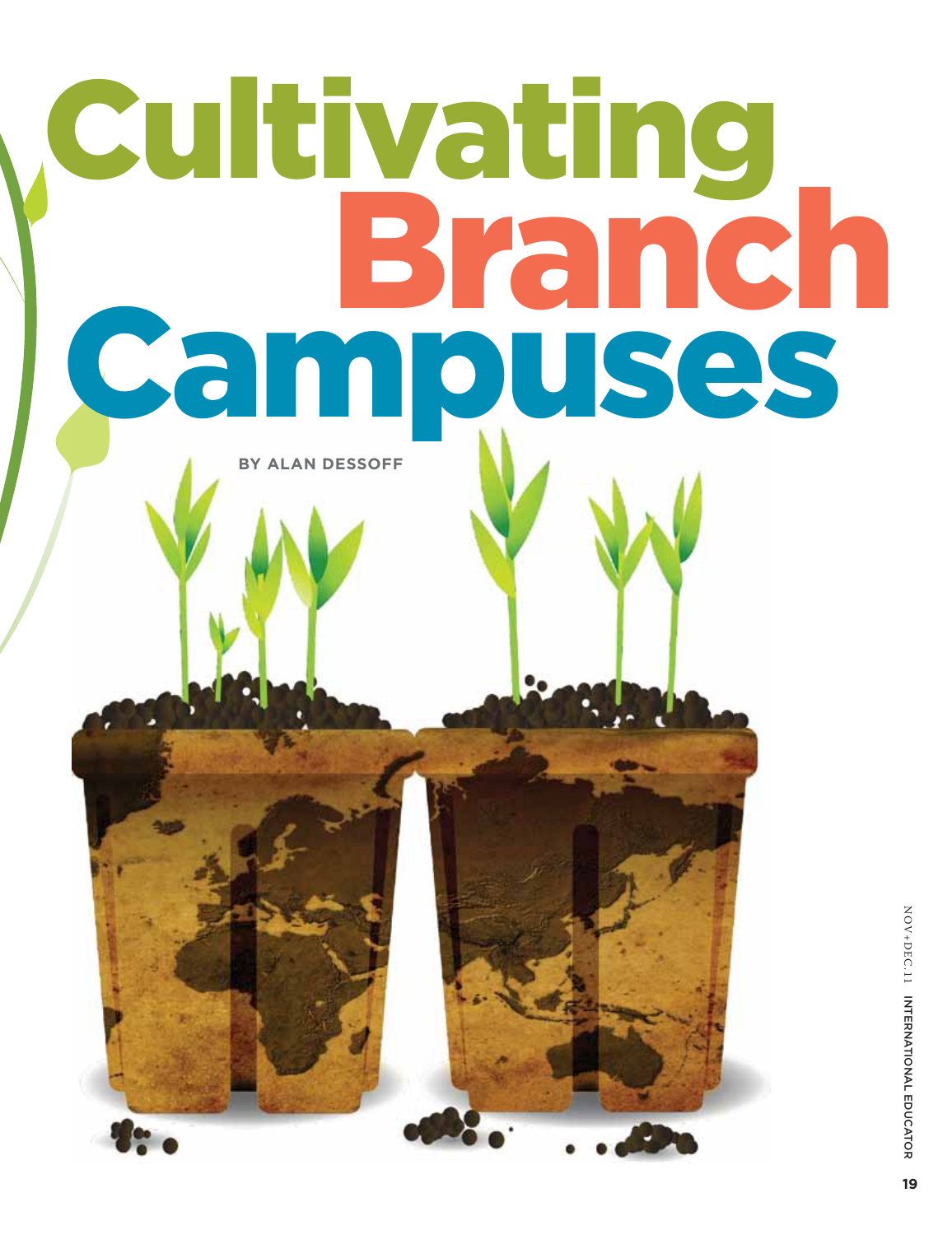#### Prudent Pruning Needed for Some Branches

For Michigan State University, which opened a campus in 2008 in Dubai, in the United Arab Emirates (UAE), a decision to close it two years later seemed prudent. MSU shut down the campus in 2010—"decommissioned" it, as Jeffrey M. Riedinger, dean of international studies and programs, puts it—because of global economic problems it did not see coming and enrollment that did not grow as rapidly as expected, causing a loss of millions of dollars.

MSU had looked for a decade at various opportunities in the Gulf region, "where we knew we needed a more robust presence," and Dubai seemed "particularly attractive in terms of its rapid rise as a global logistical and finance, IT, and media hub. That meant locating there would provide opportunities for internships and things like that for our students that were quite appealing," Riedinger says.

"And all of this was occurring," he continues, "at a time when the global economy and the Dubai economy were booming. There was no real way for us to forecast that two months after we opened, they both would collapse," causing enrollment to drop and straining the campus's financial support.

Riedinger cites other lessons learned from the experience. For one, "we probably overestimated the market appeal of the MSU brand, given that unlike many of the other foreign universities in Dubai, we insisted on having exactly the same admissions

standards that we have in East Lansing. We were, in effect, competing with ourselves. At any given moment, I had more students from just about every country in the region here in East Lansing than we succeeded in recruiting to the Dubai campus," Riedinger says.

Also in hindsight, "we realized we needed a more robust economic model for the campus for the first couple of years. We better understood that many of the foreign universities in the region had struggled for the first four years until they got a graduating class. Then that was a powerful signal to parents and would-be students alike. We had assumed a more linear growth pattern, and we probably should have operated on a business plan reconciling ourselves to relatively low enrollment until we graduated the first class, and then there would be a significant step-up."

When MSU wound down the Dubai campus, he adds, some students transferred to other higher education institutions in the country, which provided "great help" in waiving application deadlines, Riedinger says. But most of its students relocated from the Dubai campus to East Lansing without problems because they had been admitted to MSU in the first place, not MSU Dubai. That was "one of the remarkable and gratifying things about the experience," he says.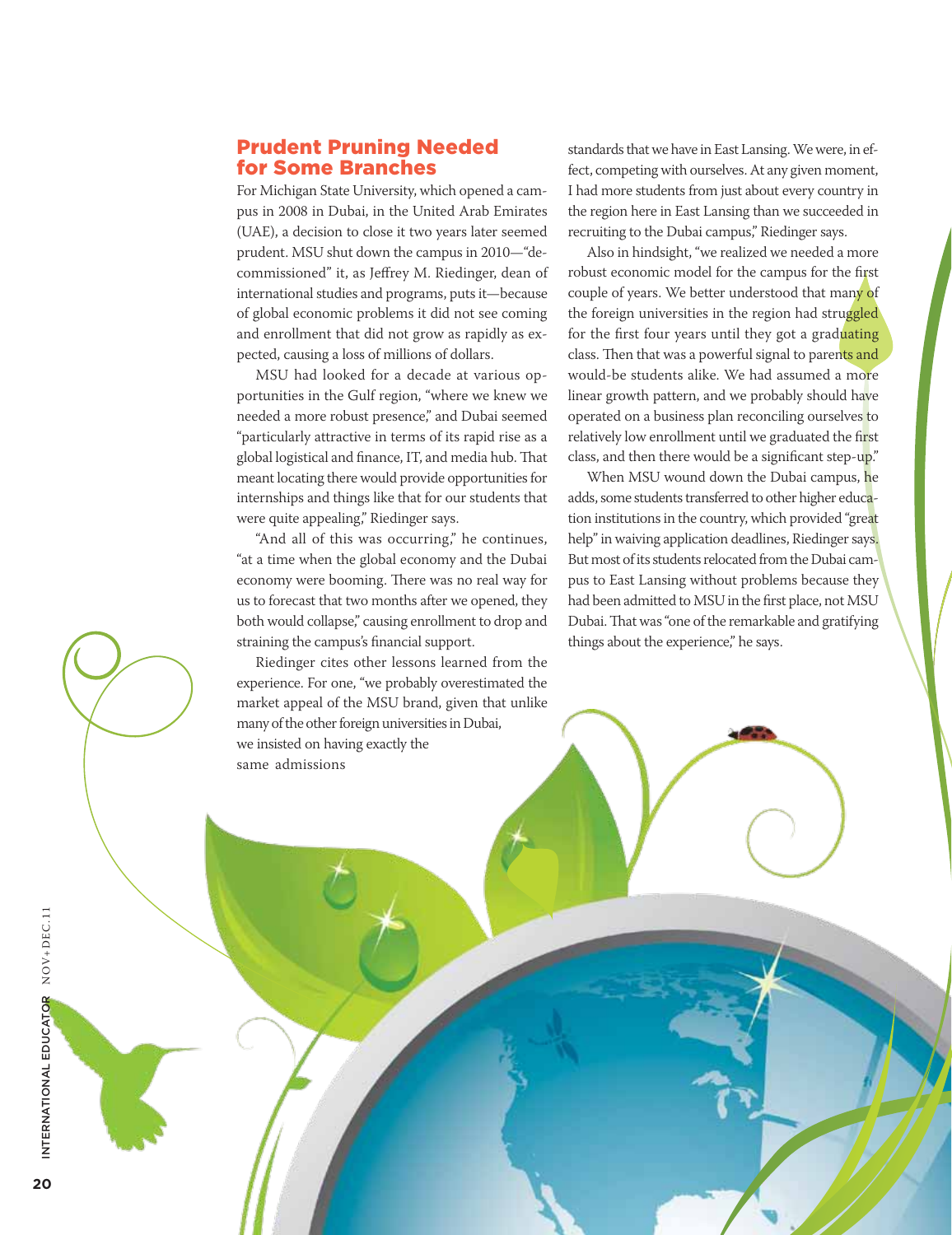**Michigan State University had looked for a decade at various opportunities in the Gulf region, "where we knew we needed a more robust presence," and Dubai seemed "particularly attractive in terms of its rapid rise as a global logistical and finance, IT, and media hub. That meant locating there would provide opportunities for internships and things like that for our students that were quite appealing."**

"We did a lot of research. In hindsight, given some of the challenges we faced, we can spend a lot of time second-guessing ourselves about what more we could, should have done. But I don't think any amount of research on our part was going to forecast the global economic problems," Riedinger declares.

MSU has no other foreign branch campuses and no current plans to establish any, Riedinger says. He says MSU already has strong relationships with "partner" universities in several countries. "So in the vast majority of the world, we wouldn't even entertain the conversation about setting up a branch campus," Riedinger says.

But MSU didn't have that kind of longstanding partnership in the Gulf region and "saw an opportunity to provide American-style education in the region that wouldn't otherwise be available," Riedinger says. Accordingly, he says, a "chief takeaway" from the Dubai experience has been to "stick by-and-large to what has worked spectacularly well for us for more than five decades, which is to build strong, robust partnerships with strategic, selected countries and institutions in those countries, and use those partnerships as the vehicle for advancing our international research, education, and engagement missions."

> Although its branch campus was not a success, Riedinger makes clear that MSU is still "very much in Dubai" with graduate programs as well as a "robustly staffed" office to host MSU students on study abroad visits. "We're just not there with the big, highly visible undergraduate programming that everybody focused on," he says.

## Some New Branch Campuses Going Strong

Meanwhile, another university's branch campus in the UAE—New York University Abu Dhabi (NYUAD)—reportedly is functioning well in its second year. The product of "a remarkable convergence of vision between Abu Dhabi's desire to build a great university at home and NYU's desire to extend its global reach and impact," the campus, totally funded by NYU's Abu Dhabi partners, has drawn students for its first two classes from some 70 countries, says NYU-AD Vice Chancellor Alfred Bloom. In terms of traditional admission parameters, "they equal or excel those of students at the most highly selective universities in the U.S. and abroad," Bloom says.

"We do face occasional challenges," he acknowledges, particularly in "finding paths across differences in cultural expectations," as well as "maintaining consistent policies and practices across NYU's global network" and "operating across what have turned out to be surprisingly burdensome differences in time zones and work weeks." But overall, "I believe we have met or exceeded virtually all" of the "extremely high measures of success" that NYU set during the planning phases for the campus, he asserts.

NYU is developing another branch campus, in Shanghai, where it expects to welcome its first freshman class in the fall of 2013, according to NYU President John Sexton. Half the students will be from China and the others will be recruited from around the world, as at NYUAD and NYU in New York, he says. Similarly, faculty will be recruited internationally. Ultimately, NYU Shanghai could have as many as 3,000 undergraduate, graduate, and professional students, Sexton says. While classes will be taught in English, all students will be expected to achieve proficiency in Chinese, he adds.

NYU has had a presence in Shanghai for some years, including a "very popular and successful Study Away site," Sexton says. At a university leadership meeting a few years ago—held in Shanghai—to discuss "the future of NYU as a global network university," university authorities met with Shanghai representatives, and that started the effort to create NYU Shanghai, the first U.S. university with independent legal status approved by the Chinese Ministry of Education, Sexton says. The approval process took about a year for the campus that will be "fully self-sustaining through a combination of government support, tuition, and charitable contributions," Sexton explains.

# It's Not Always an Easy Road

Duke University also has plans in China—in Kunshan, just outside of Shanghai—but has encountered opposition to it from some faculty on its home campus. Pursuing a strategic commitment Duke made several years ago to become an increasingly global university, The Fuqua School of Business embarked in 2008 on "an aggressive plan to create a new model for global business education," says Nora Bynum, director of Duke's Office of Global Strategy and Programs. Acknowledging China's "increasingly important role in global business," she says, Fuqua began discussions with alumni, other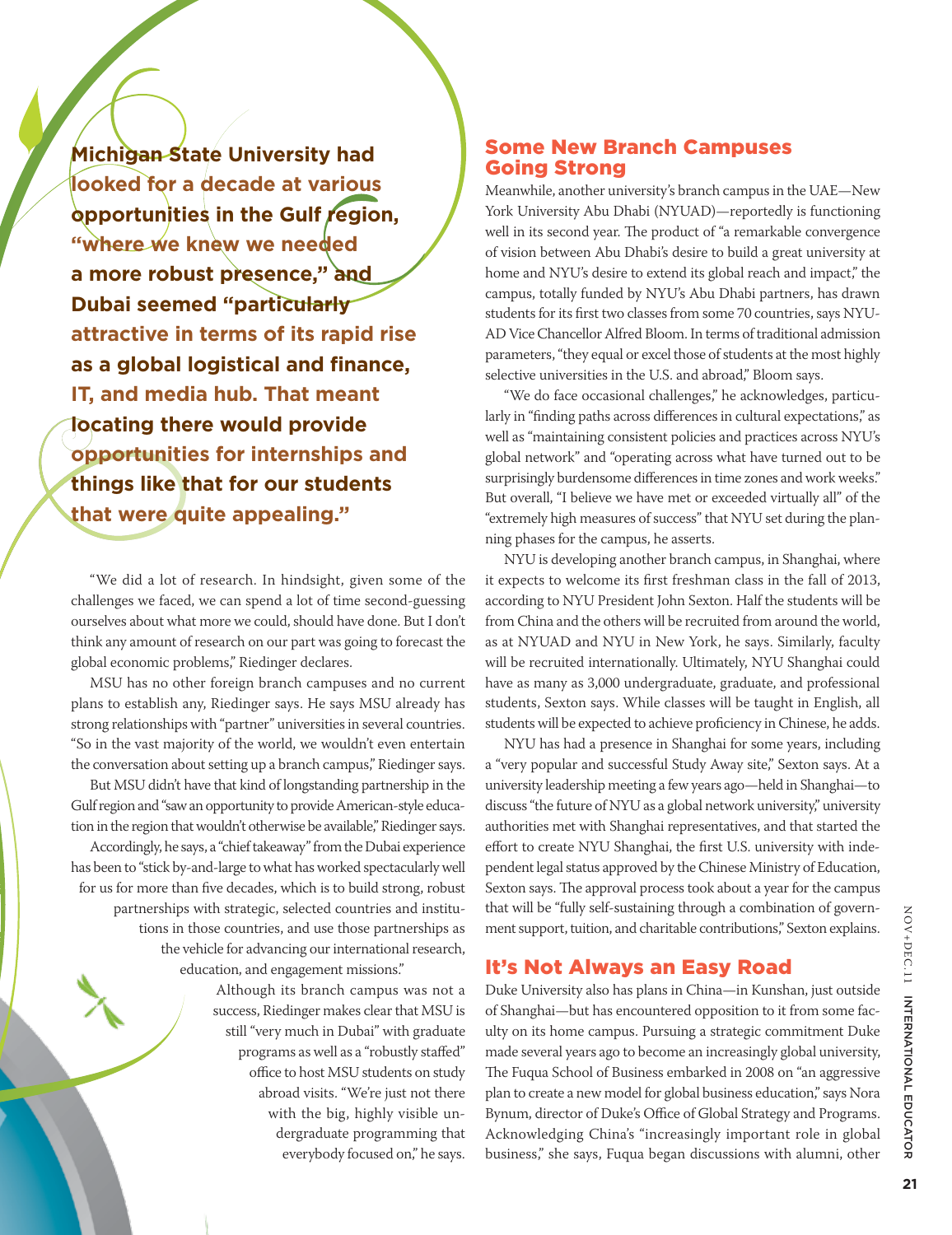universities, corporations, and government agencies "to gain a better understanding of both China's needs and opportunities for Fuqua to engage in the country."

After numerous conversations and visits to China, Bynum continues, it became clear to Fuqua and Duke leaders that Kunshan provided the strongest opportunity for location of a campus, and the resources to support "substantial engagement" that would benefit both Duke and China across a wide range of academic disciplines. Subsequently, leaders in Kunshan asked Duke to help create a new university there—Duke Kunshan University (DKU), a partnership between Duke, the city of Kunshan, and Wuhan University.

Wuhan, established in 1893, is Duke's principal academic partner and sponsored Duke's application to the Chinese Ministry of Education to establish the new campus. Duke authorities say it will not be a traditional branch campus but a "new educational institution," which will operate under accreditation from the Ministry of Education.

Even as Chinese authorities still were reviewing the application in mid-summer, the university facilities were under construction, and Duke anticipates welcoming the first students there next fall, Bynum says. The city of Kunshan is funding construction, while financing for operations will come from a variety of sources, including tuition and philanthropy, she says.

While Duke's board of trustees approved Duke's role in the partnership last February, Bynum points out that Duke faculty and the faculties of individual Duke schools offering degrees must approve any Duke degree programs to be offered at DKU. That's where the China campus plan has run into problems. In a meeting last June, Fuqua faculty initially rejected a master's of management science program and left another program for an executive MBA up in the air pending redesign of the first one. The decisions delayed review of the programs by the full university faculty, which was scheduled to take place in June.

"At this point, the initiative strikes me as seriously in trouble," Thomas Pfau, a Duke English professor and an outspoken critic of the plan, said in mid-summer. "Absent faculty support for it," especially from the business school faculty and the university's Academic Council, the China campus "will provide but a costly and entirely avoidable blunder, the result of administrative hubris, in turn abetted by indifference and carelessness on the part of the Board of Trustees," Pfau asserted. He maintained that Duke President Richard Brodhead, Provost Peter Lange, and Fuqua

**"The goal is to provide the collegiate experience in residential colleges as we know them at Yale, but adapt it and improve upon it for the Asian context. We think this is an incredible opportunity to share the liberal arts model with the fastest growing region in the world. Singapore is the classroom for much of Asia."**

Business School Dean Blair Sheppard "arguably conceived and pursued the Duke in Kunshan initiative pretty much on their own and certainly without any genuine attempt to solicit faculty input or expertise on the feasibility of the project."

In late July, Duke announced that Sheppard, who had been dean of the Fuqua School since 2007, had declined reappointment to a second term and would assume a new role in fundraising and business development for Duke Kunshan University.

"There have been some vocal critics" of the DKU plan, Bynum acknowledged, adding that "robust discussion and debate are hallmarks of academic life." Many Duke faculty members are engaged in "productive discussions" about Duke's work and future in China, and "what is emerging is a healthy and constructive process to develop high-quality programs that make sense for both the Chinese market and the Duke faculty members who may teach in those programs," Bynum said.

#### Asia Is Popular for Branch Campus Sites

Other universities also have plans for campuses in Asia. Yale and the National University of Singapore announced last March that they will establish Yale-NUS College in Singapore, an autonomous college of NUS, which will award the institution's degrees. Although not strictly a Yale branch campus, it will be the first campus Yale has developed beyond its home campus in New Haven.

"NUS has had a brilliant strategy in the last seven years of partnering with leading U.S. universities to create new enterprises on their campus. They were interested in introducing a true liberal arts residential college model for Asia and they approached us," says Yale Vice President and Secretary Linda Lorimer.

At first, she says, "this was an intriguing idea" to Yale's leaders but "extraordinarily audacious and ambitious since Yale has had no campuses abroad." Also, "we were unclear what kind of role we would take. We could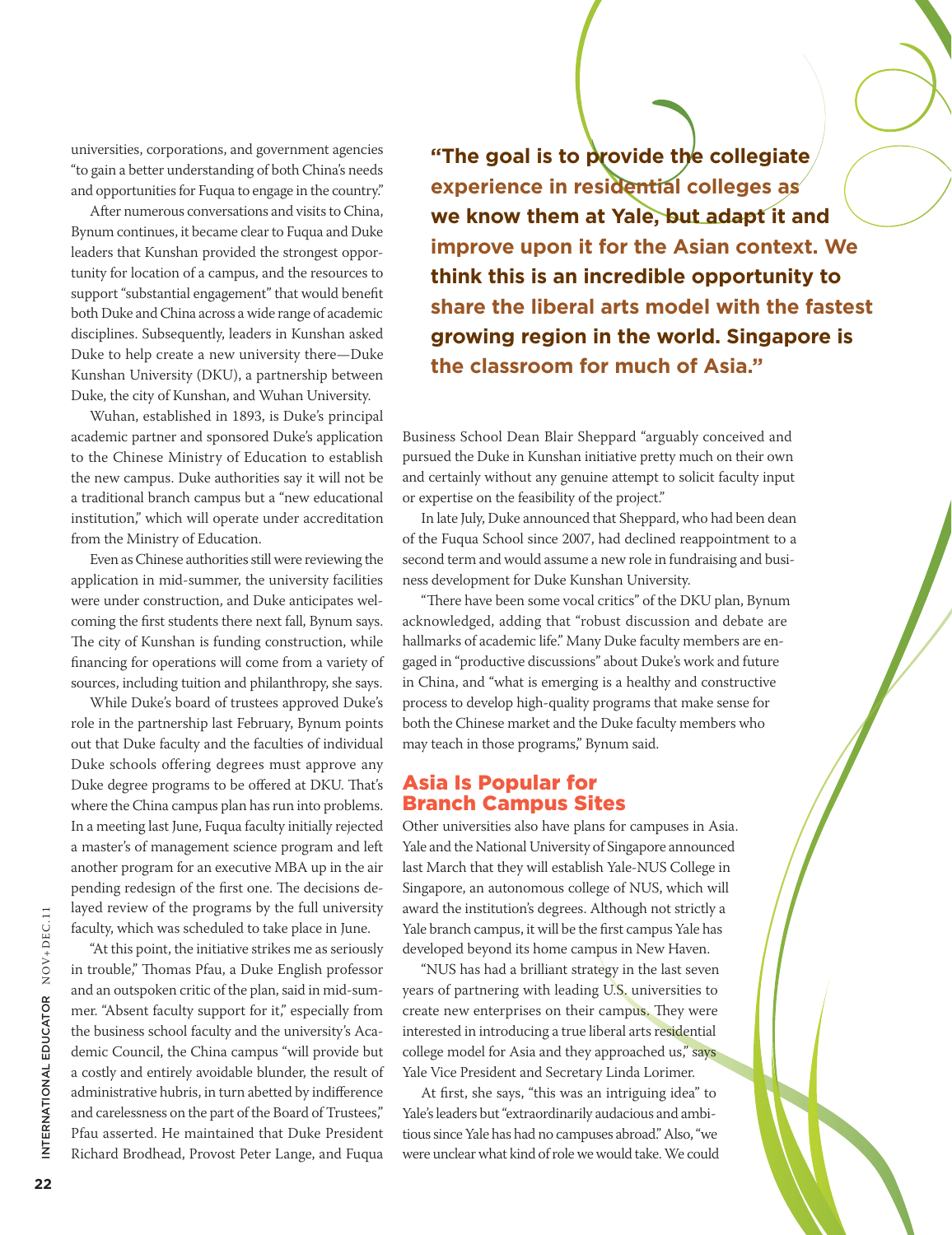simply have been consultants." As conversations continued, Lorimer says, "there was increasing excitement among many on our campus about what it would mean to imagine liberal arts education for the twenty-first century, and literally do it from scratch."

"The goal is to provide the collegiate experience in residential colleges as we know them at Yale, but adapt it and improve upon it for the Asian context. We think this is an incredible opportunity to share the liberal arts model with the fastest growing region in the world. Singapore is the classroom for much of Asia," she says.

With financial investment by Singapore's government, architects are designing the new college's facilities while joint Yale-NUS committees are working on recruiting faculty and administrative staff



for a projected opening date in fall 2013. A senior member of the Yale faculty has been appointed the first dean of the faculty and the first dean of admissions is coming from Yale's admissions team, Lorimer says. The student body ultimately will number 1,000, but "we want to start small and work up," with 150 students the first year "and then ramping up from there," she says.

Meanwhile, enrollment has grown steadily at the University at Buffalo-State University of New York (SUNY) branch campus in Singapore, from fewer than 100 five years ago to approaching 1,400 now, and "the quality of the students is very good," reports Stephen C. Dunnett, vice provost for international education at Buffalo. In both categories, "we have surpassed expectations," he says. With its

partner, the Singapore Institute of Management, Buffalo has an ultimate goal of up to 2,500 students for the campus and "we think we're well on the road" to reaching it, Dunnett says.

One surprise, he says, is that "we didn't attract as many students from the region as we anticipated." Buffalo initially expected maybe 15 percent of its Singapore campus students would come from neighboring countries, including China, Indonesia, and Malaysia, and they did, when the campus was launched, Dunnett says. At that time, he recounts, the U.S. State Department was "a lot tougher on visas for undergraduate students to come to the U.S."

But now "it is very easy" to get visas, and because students from the countries the Singapore campus was targeting now can go directly to the United States, many do that and enroll at the home Buffalo-SUNY campus in upstate New York. Most students on the Singapore campus now are from Singapore itself, Dunnett says.

Buffalo also was concerned early, he adds, that it might have difficulty attracting faculty from its home campus to go to Singapore, but that hasn't turned out to be an issue. "Singapore is such a pleasant place," he says. "It's an advanced, English-speaking country where it's easy to live." Unlike the Buffalo area, particularly in the winter, "it's always summer" in Singapore, "so faculty go and they like it," Dunnett declares.

## An Indian Branch Campus in Asia

In another campus initiative in Asia, Manipal University in India, with other campuses already operating successfully in Dubai and Malaysia, was scheduled to open a new one—Manipal International University (MIU)—in Kuala Lumpur in September.

Manipal's interests in Dubai and Malaysia developed from different circumstances, says Duleep Deosthale, Manipal's vice president for international education. Manipal University, Dubai, was established in 2000 partly in response to "a significant Indian diaspora in that part of the world," he says. As the only multidisciplinary campus in Dubai, "we have not had some of the challenges that others maybe have experienced, because "we are in a certain sense not one-dimensional," he says.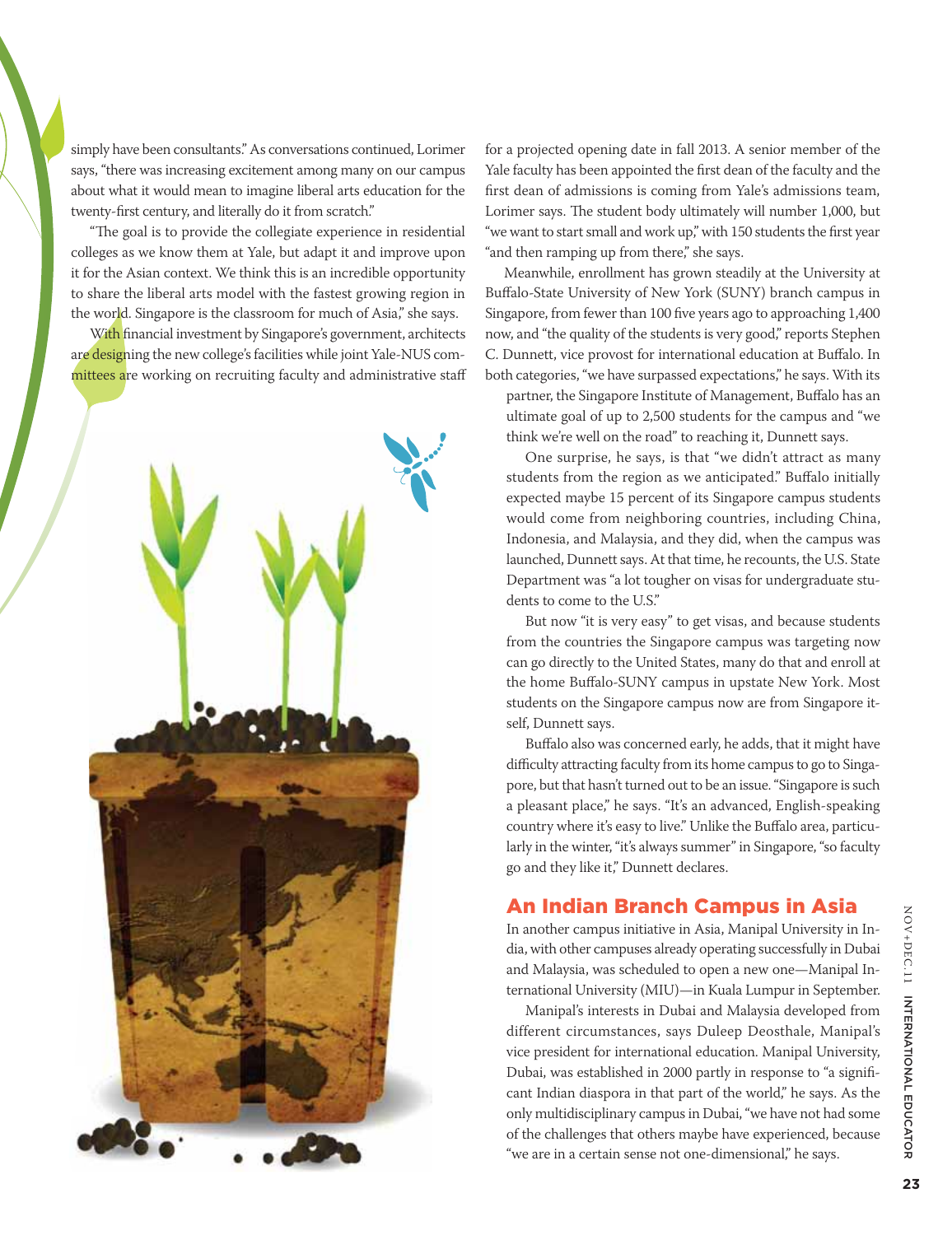**Students from anywhere in the world can apply to Temple through its Japan campus, be accepted through it, and "spend their entire educational experience here, graduate from here, and receive the same degree that they would receive in Philadelphia."**

The initial campus in Malaysia—Melaca Manipal Medical College—"happened by chance, not by design," Deosthale says. He explains that Malaysian students interested in medicine typically studied previously at Manipal in India. But "a long time back," he says, the Indian government capped the number of foreign students who could study there. So "with the help of the Malaysian government," Manipal opened the medical campus in Malaysia. Now, one in every five doctors in Asia is a Manipal graduate, Doesthale reports.

> "On the strength of that," he says, the Malaysian government also invited Manipal to establish MIU as a multidisciplinary university that is expected to attract up to half its students from outside Malaysia, including North Asia, Central Asia, the Middle East, and India.

Dubai, India, and Malaysia are "emerging economies with tremendous possibilities," says Deosthale, and "we are hoping that down the road, we will develop a system to allow students to move from one campus to another." Meanwhile, he says, Manipal continues to explore branch campus possibilities in other countries as well, always working with the governments of the countries it is considering "in terms of what their needs are, what the financial obligations might be, who the students will be."

In establishing a branch campus, he concludes, "you have to be sensitive to what you will be doing and how you will be doing it."

#### A Successful Longtime Branch Campus in Japan

While a number of universities are early in their international branch campus experiences or just getting started with branch campuses abroad, Temple University Japan (TUJ) has been operating for 29 years and is the oldest and largest foreign university in the country. Beginning with a private partner in Tokyo, it became an independent entity in 1996 to ensure that Temple would have "direct control" over its programs, policies, and procedures, says TUJ Dean Bruce Stronach. It exists now as a limited ownership corporation in Japan and has decided not to become a Japanese university because that would mean, among other things, that Temple would no longer have that direct control and the TUJ degree would no longer be a Temple degree, Stronach explains.

Although TUJ wants to remain a U.S. institution in Japan and does not want to be under the control of the Japanese Ministry of Education, Culture, Sports, Science, and Technology (MEXT), Stronach says there was an important step in 2005, when it became the first institution to be designated by MEXT as a "Foreign University, Japan Campus." While not giving TUJ nonprofit or university status, the designation allowed it to sponsor visas for non-Japanese students who could apply directly for admission to TUJ.

"To me, this is one of the most important elements of TUJ and one that sets it apart from almost all other overseas campuses of American universities," says Stronach. Students from anywhere in the world can apply to Temple through its Japan campus, be accepted through it, and "spend their entire educational experience here, graduate from here, and receive the same degree that they would receive in Philadelphia."

That could happen only with the "blessing" of Temple's regional accreditation association—the Middle States Association of Colleges and Schools which visited TUJ last year, Stronach says. To gain that blessing, "which we have," he says, TUJ had to ensure that its academic policies and procedures, as well as program curricula, are those of the main campus, or if not exactly the same, are similar to them "when there is a need to institute 'local rules' given differences in the host country."

Only 10 to 15 percent of TUJ's students come from the main campus to study abroad and a "much smaller" percentage of students who enter Temple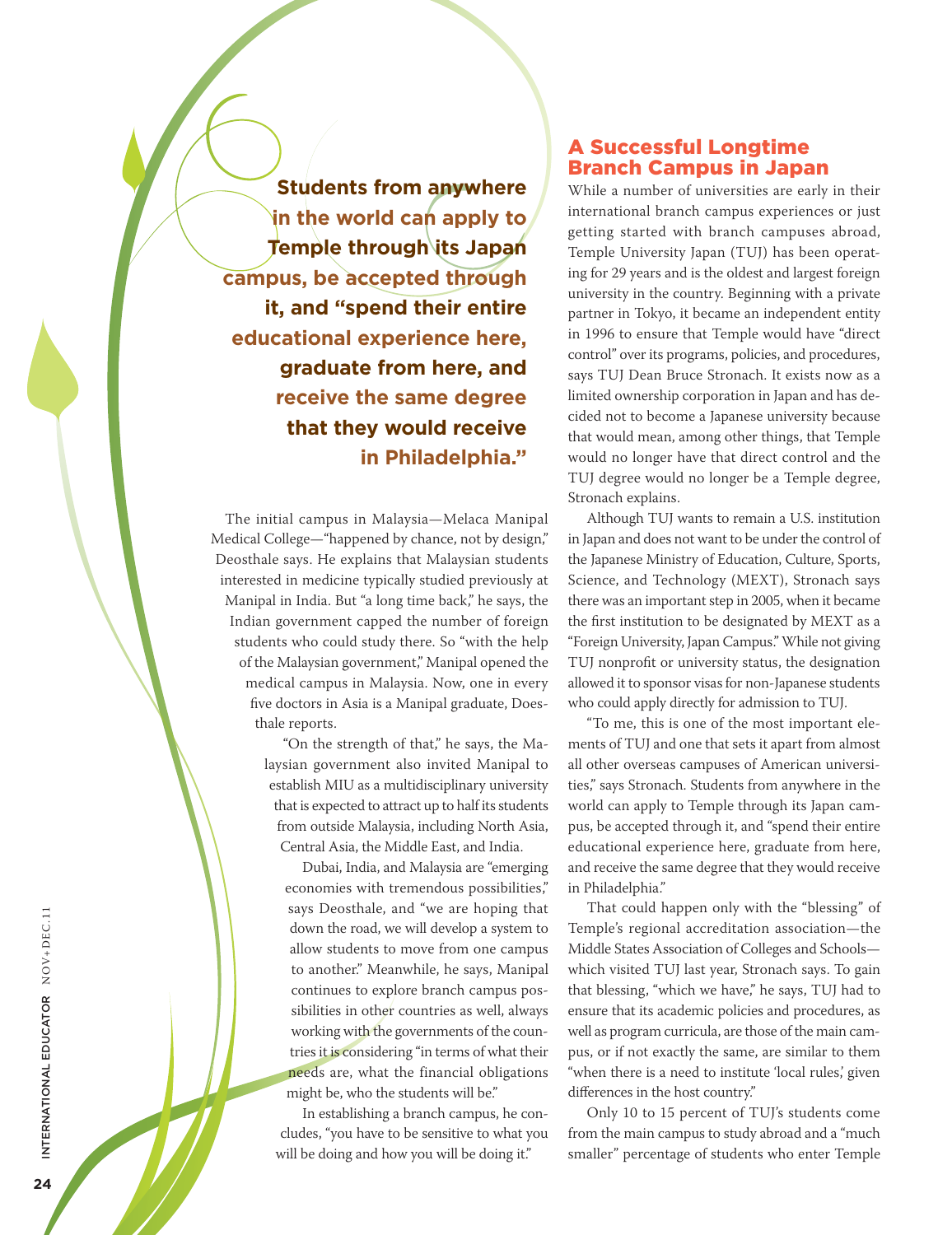directly through the Japan campus transfer to Philadelphia, although all who study at TUJ have that option, Stronach says.

He cites several factors for TUJ's long-term success. One, he says, is "clear understanding of mission and finances from the outset, in writing, so that no one can come back and question what was actually decided upon at the beginning." Also, he says, the home campus leadership "is committed to international higher education," and the branch campus has a leader "who knows how to administer within the American university context and within the context of the host country's system of higher education." Another key element, Stronach adds, is "rigorously carrying out the policies and procedures, and academic curricula, of the main campus, with the same quality assurance that would be found there.

The only other U.S. branch campus in Japan is a two-year program run by Lakeland College, Stronach says.

## Research Is Key

Marguerite Dennis, a veteran international educator since 1967 who has worked on branch campus agreements, says institutions considering foreign branch campuses should begin with extensive research. "I have a fairly good understanding of what needs to be done because I have made my own mistakes along the way," she says.

"I think a lot of schools do only perfunctory research on a country. It's 'now's the time to go into China.' Well, 10 years ago, everybody was going into Dubai. It was almost fashionable to do it. But, it's wiser to take a more researched approach before you begin," Dennis says.

A good source, she suggests, are intelligence reports issued by STRATFOR, a private service that provides updated reports on political, economic, military, and other developments in individual countries, with trends and forecasts. From those reports and other sources, "you can get a feel for a country before you move into it," Dennis says.

> "Find out who has been successful or not in a country," she continues. "A lot of schools jumped quickly into the Middle East and had to jump out just as quickly. There will be schools that will go into China and will have to drop out because perhaps their research was superficial. Everyone is going to Shanghai. That's the flavor of the decade right now. Times change and you have to keep up with what's going on," Dennis asserts.

> Summarizing lessons she has learned from her years of experiences, Dennis says it's essential in establishing a branch campus to have the foreign country's government on board. "There needs to be government support. There should be some sort of financial compensation" from the government, perhaps scholarships to students in the country who are thinking of enrolling at the new campus, she says.

> Just as important, she adds, is "you need a champion at home," ideally the university president. "You need someone who is going to say, 'ok, these are the reasons we're opening this branch campus, and we're in it for the long

#### **The Student's Solution for Any Travel Emergency**

Following a major earthquake, a student is trapped by debris from the dormitory floor above her...

**Be prepared.**

# *It Could Happen to You™*

*Critical emergency resources students need during any travel emergency, anywhere in the world:*

Emergency Medical and Political Evacuation

Natural Disaster Evacuation

Emergency Return Home due to family medical emergency

24 Hour Nurse and Legal Helplines

Medical Referrals from our comprehensive international database





888.289.0567 | SALES@ONCALLINTERNATIONAL.COM | WWW.ONCALLINTERNATIONAL.COM

PMS 7461 C